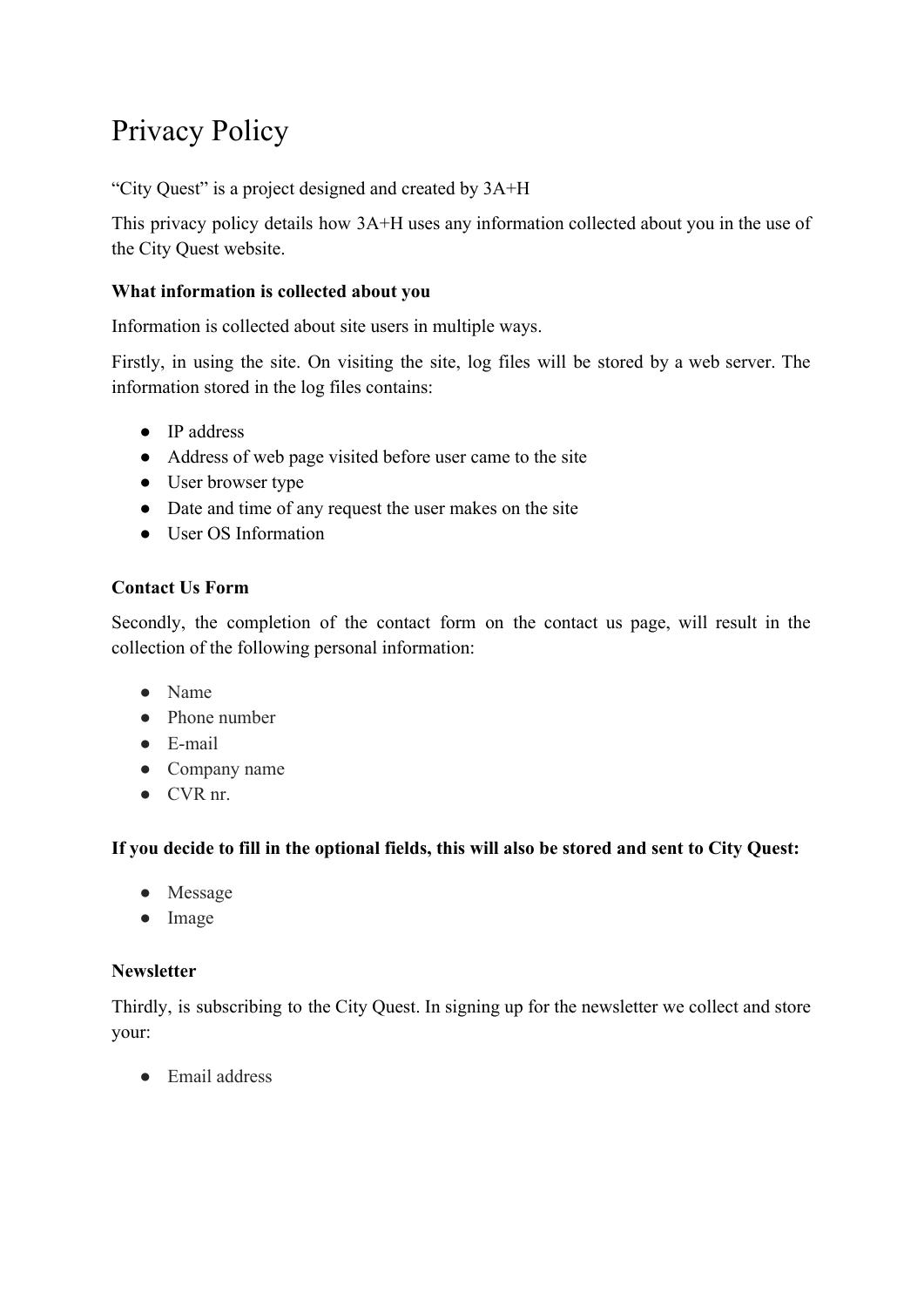#### **Cookies**

Cookies are small text files sent from a web server to your browser whenever you visit a website. They are either saved or rejected, depending on your browser settings.

Saved cookies allow servers to identify your computer. This means that during return visits and when using password-protected areas of the website, you can avoid the hassle of repeatedly entering the same data.

In short, cookies make it easier to browse websites which require manual data input.

We use cookies to help shape our website and streamline the user experience. By using cookies, we hope to be able to improve our Internet services according to your and our other customers' preferences. We respect your privacy and are committed to protect your Personal Data. We have taken such measures as we have reasonably seen appropriate in each case to ensure the confidentiality, integrity and accuracy of your Personal Data. When we use cookies to remember your choices or for statistical purposes we will obtain your prior consent. This consent may be revoked at any time. Cookies are placed and used by Google Analytics tool and Yandex Metrica tool.

Please be advised that enabling cookies is recommended for the best user experience and full site functionality. Nonetheless, cookies can be disabled via your browser settings, if you wish, or by visiting here:

- [tools.google.com](https://tools.google.com/dlpage/gaoptout/)
- [www.youronlinechoices.com](http://www.youronlinechoices.com/)

#### **How the information will be used**

The web server log files known as error and success logs. These are used in order to manage the web server. The log files give feedback about the activity and performance of the server as well as any problems that may be occurring.

If errors occur, these will be shown in the log files, making us aware if the server is not running at optimum efficiency and helping us address any issues in a timely manner. The information is only used for these purposes and the log files are accessible on the server by particular users. They are stored for a period of 12 months.

#### **Contacting our team**

By completing the contact form or emailing us directly we will only ever use the information sent to us to contact you regarding your query. We will not add your contact details to any newsletter list. We may contact you via the email address you submitted regarding the message you have sent to us.